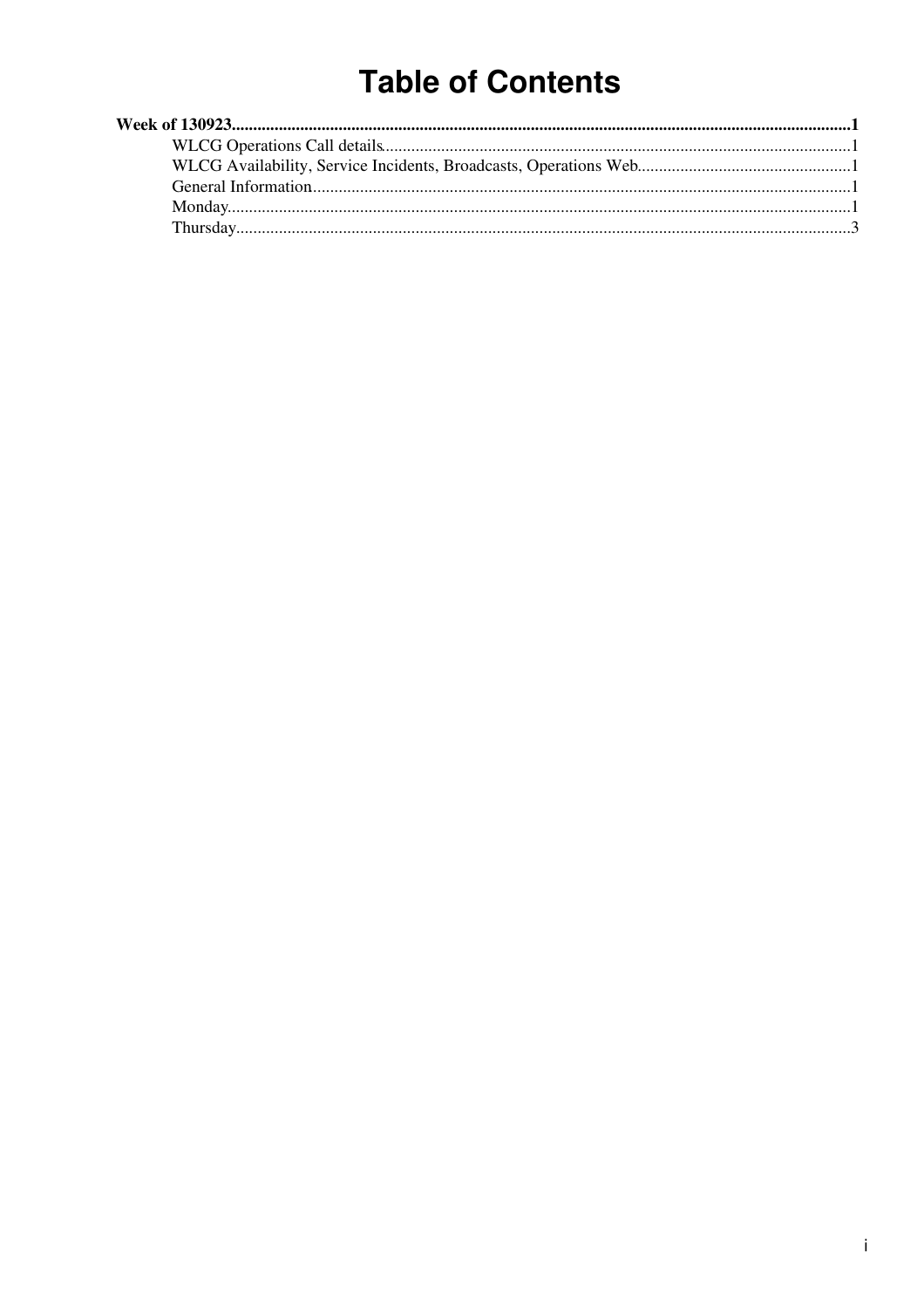# <span id="page-1-0"></span>**Week of 130923**

## <span id="page-1-1"></span>**WLCG Operations Call details**

To join the call, at 15.00 CE(S)T, by default on Monday and Thursday (at CERN in 513 R-068), do one of the following:

- 1. Dial +41227676000 (Main) and enter access code 0119168, or
- 2. To have the system call you, click [here](https://audioconf.cern.ch/call/0119168)

The scod rota for the next few weeks is at [ScodRota](https://twiki.cern.ch/twiki/bin/view/LCG/ScodRota)

## <span id="page-1-2"></span>**WLCG Availability, Service Incidents, Broadcasts, Operations Web**

| <b>VO Summaries of Site Usability</b> |  |  | <b>SIRs</b>                                    | <b>Broadcasts</b>                                | <b>Operations Web</b> |
|---------------------------------------|--|--|------------------------------------------------|--------------------------------------------------|-----------------------|
|                                       |  |  | ALICE™ ATLAS™ CMS™ LHCb™ WLCG Service Incident | <b>Broadcast archive <i>P</i> Operations</b> Web |                       |
|                                       |  |  | Reports                                        |                                                  |                       |

### <span id="page-1-3"></span>**General Information**

|                       | <b>General Information</b> | <b>GGUS Information LHC Machine</b> | <b>Information</b>                        |                                |
|-----------------------|----------------------------|-------------------------------------|-------------------------------------------|--------------------------------|
| <b>CERN IT status</b> | <b>WLCG</b> Baseline       |                                     | $WLCG$ Blogs <sup>R</sup> GgusInformation | Sharepoint site $\mathbb{Z}$ - |
| board $\blacksquare$  | Versions                   |                                     |                                           | LHC Page $1\blacksquare$       |

### <span id="page-1-4"></span>**Monday**

Attendance:

- local: AndreaV/SCOD, Vitor/Grid, Ken/CMS, MariaD/GGUS, Belinda/Storage, Ivan/Dashboard
- remote: Michael/BNL, Onno/NLT1, John/RAL, Sang-Un/KISTI, Wei-Jen/ASGC, Christian/NDGF, Lisa/FNAL, Rob/OSG, Rolf/IN2P3, Salvatore/CNAF, Doug/ATLAS

Experiments round table:

- ATLAS [reports](https://twiki.cern.ch/twiki/bin/view/Atlas/ADCOperationsDailyReports2013) [\(raw view\)](https://twiki.cern.ch/twiki/bin/view/Atlas/ADCOperationsDailyReports2013?raw=on) •
	- Central Services ♦
		- ◊ FT3-Pilot [\(GGUS:97359](https://ggus.eu/ws/ticket_info.php?ticket=97359)ø) Problem with a cached proxy affected functional tests to all sites. (solved)
		- AFS ~13:03 on 19-Sept spurious rm process on /afs/cern.ch/atlas/offline/\* removed ◊ RW areas including panda client areas needed by Hammer Cloud. Computing operations restored the needed area from tape promptly when alerted 20-Sept. Exact cause of rm is unknown.([INC:388802](https://cern.service-now.com/service-portal?id=ticket&n=INC388802) $\textdegree$ ) ATLAS investigation continues.
	- $\blacklozenge$  T<sub>0</sub>
		- ◊ NTR
	- $\triangleleft$  T<sub>1</sub>
		- ◊ NTR
- CMS [reports](https://twiki.cern.ch/twiki/bin/view/CMS/FacOps_WLCGdailyreports) ([raw view\)](https://twiki.cern.ch/twiki/bin/view/CMS/FacOps_WLCGdailyreports?raw=on) -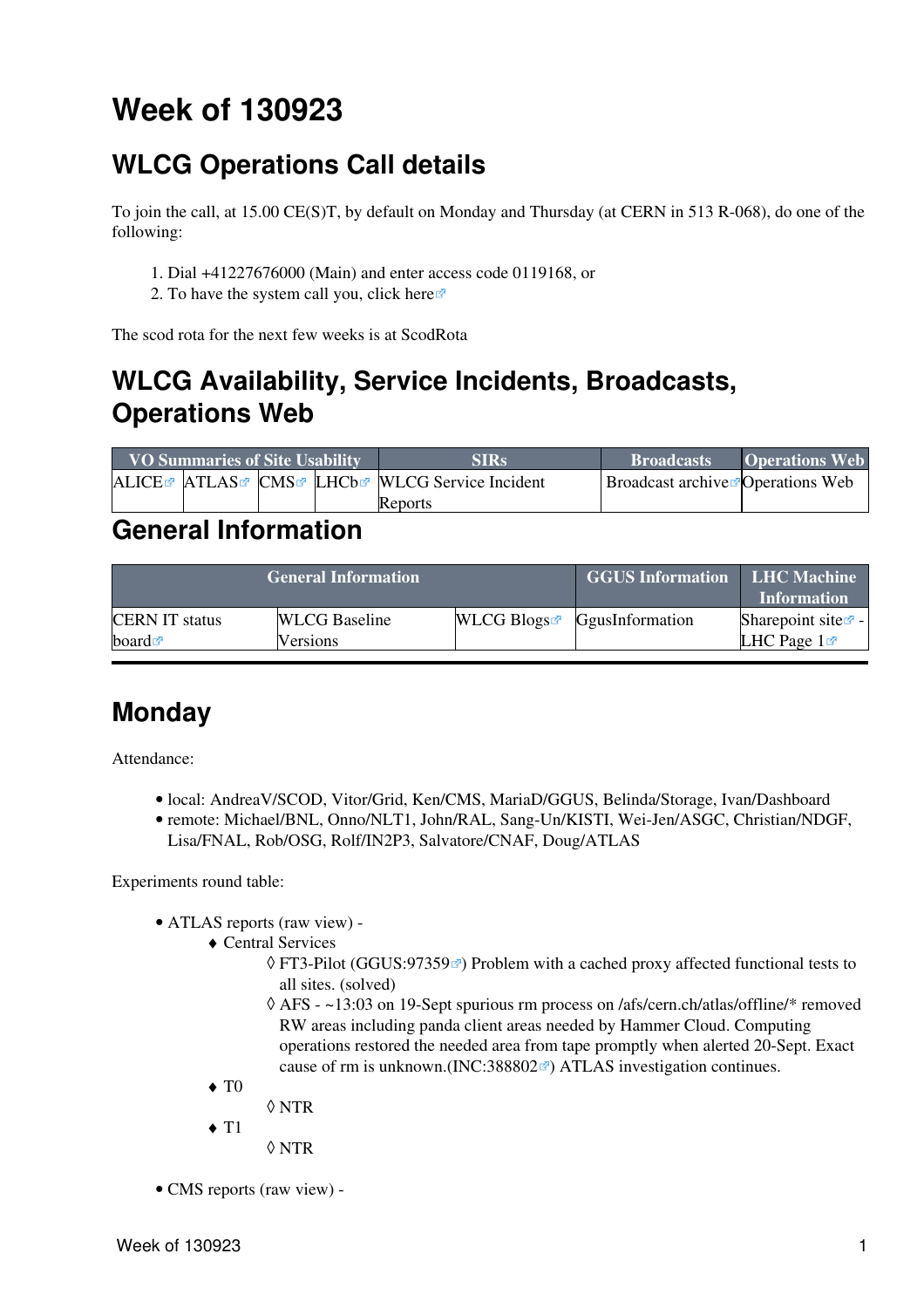#### WLCGDailyMeetingsWeek130923 < LCG < TWiki

- ♦ It has been fairly quiet until just a few hours ago!
- $\triangle$  Appears to be a CVMFS problem at KIT, see [GGUS:97505](https://ggus.eu/ws/ticket_info.php?ticket=97505) $\alpha$  and [GGUS:97506](https://ggus.eu/ws/ticket_info.php?ticket=97506) $\alpha$ .
- $\triangle$  [SAV:139882](https://savannah.cern.ch/support/?139882) $\textdegree$  and [SAV:139885](https://savannah.cern.ch/support/?139885) $\textdegree$  appear to indicate EOS transition teething pains at FNAL.
- No one seems to be complaining about network connectivity to Russia, nor has anyone given ♦ me any update on the status.
- $\blacklozenge$  Why does [CERN external networking](https://sls.cern.ch/sls/service.php?id=EXTERNALNETWORK)  $\blacktriangledown$  show as degraded to 60% when it appears that all services are green? The service has been degraded for a week; I think the usual culprit is the (irrelevant) link to the Wigner center, but at the moment that looks green too. [MariaD: this may be due to the many interventions last week. AndreaV: will follow up - discussed this with Edoardo after the meeting]
- ALICE •
	- ♦ NTR
- LHCb [reports](https://twiki.cern.ch/twiki/bin/view/LHCb/ProductionOperationsWLCGdailyReports) [\(raw view\)](https://twiki.cern.ch/twiki/bin/view/LHCb/ProductionOperationsWLCGdailyReports?raw=on) •
	- ♦ Main activity are MC productions
	- Fall incremental stripping campaign will be launched coming Monday 30 Sep (see also ♦ [WLCG Operations Coordination meeting, 19 Sep](https://twiki.cern.ch/twiki/bin/view/LCG/WLCGOpsMinutes130919#LHCb))
	- $\triangleleft$  T0: ntr
	- $\triangleleft$  T1:
- IN2P3: Currently in DT for sl6 upgrade [Rolf/IN2P3: sorry we did a mistake, IN2P3 ◊ is marked in DT today since yesterday evening, but actually the downtime and interventions will start this evening]
- ◊ SARA: Currently in DT
- ◊ GRIDKA: In DT as of 14.00 today

Sites / Services round table:

- Michael/BNL: ntr
- Onno/NLT1:
	- ♦ today's maintenance was successful
	- ♦ announcement, on October 8 we will move from LHCOPN to LHCONE
- John/RAL: disk server issue for ALICE, being fixed
- Sang-Un/KISTI: ntr
- Wei-Jen/ASGC: ntr
- Christian/NDGF: ntr
- Lisa/FNAL: ntr
- Rob/OSG: ntr
- Rolf/IN2P3: nta
- Salvatore/CNAF: ntr
- Pavel/KIT [via email]: CVMFS problems are not yet quite understood and under investigation
- Belinda/Storage:
	- issue with non-resolving IP address for EOS ALICE over the weekend, now fixed but a more ♦ robust fix is being developed (this is a known issue)
	- ♦ EOS ATLAS crashed this morning, fixed by restarting, investigations ongoing
- Vitor/Grid: ntr
- Ivan/Dashboard: ntr
- MariaD/GGUS: Due to personal circumstances in the GGUS team, GGUS release will be postponed from this Wednesday 2013/09/25. You shall be informed about the new release date. It will be decided a.s.a.p.

 $AOR: none$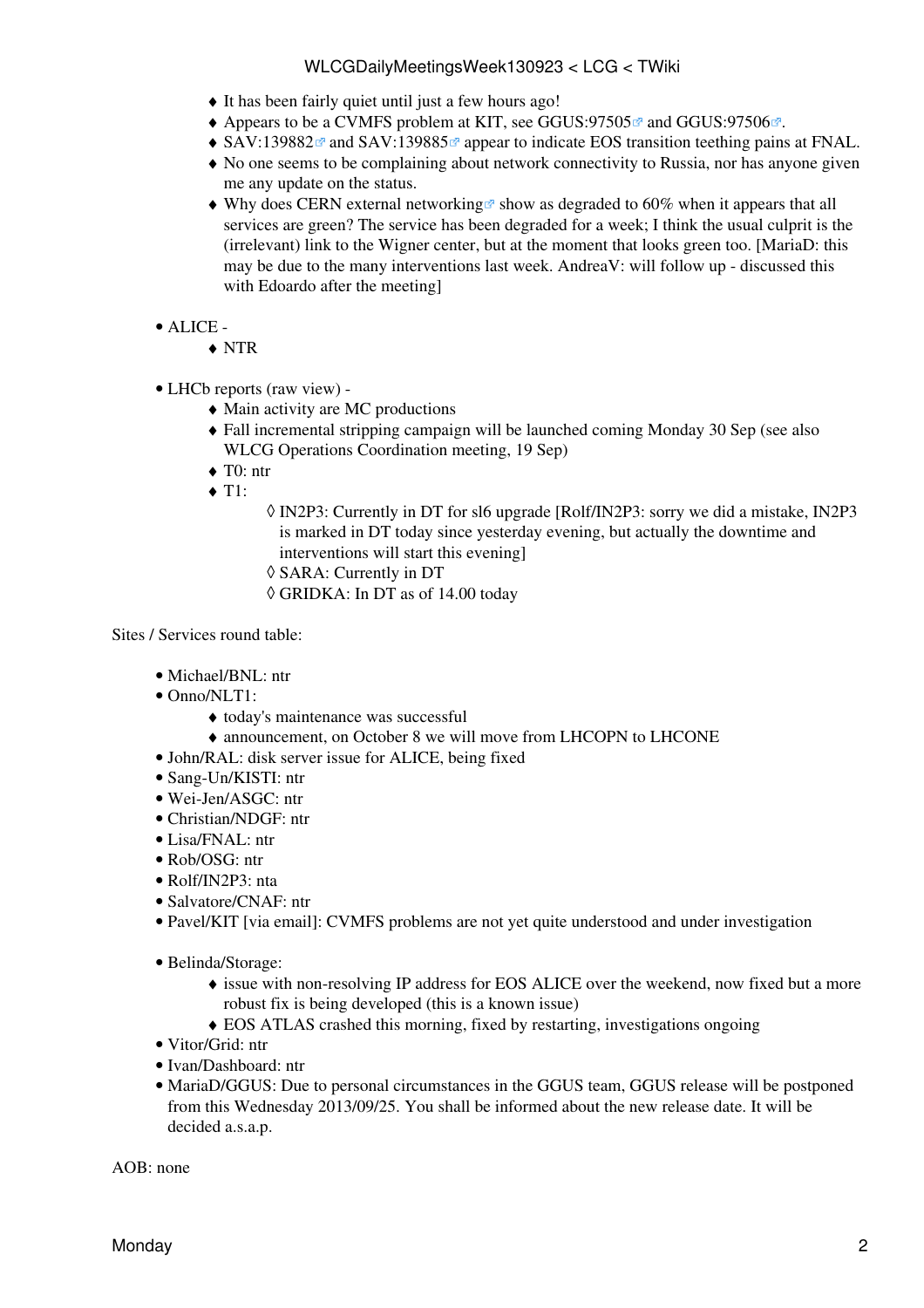## <span id="page-3-0"></span>**Thursday**

Attendance:

- · local: AndreaV/SCOD, Jan/Storage, Ken/CMS, AleDG/ATLAS, Stefan/LHCb, Vitor/Grid, MariaD/GGUS
- remote: Dennis/NLT1, Rolf/IN2P3, Kyle/OSG, Pavel/KIT, Wei-Jen/ASGC, Sang-Un/KISTI, Gareth/RAL, Lisa/FNAL, Jeremy/Gridpp. Lucia/CNAF, Francesco/CNAF

Experiments round table:

- ATLAS [reports](https://twiki.cern.ch/twiki/bin/view/Atlas/ADCOperationsDailyReports2013) [\(raw view\)](https://twiki.cern.ch/twiki/bin/view/Atlas/ADCOperationsDailyReports2013?raw=on) •
	- RAL FTS3 update. Done the 25th, this was not really ok, today a patch has been applied, it ♦ seems now the situation is stable. Comments from RAL are welcome
	- AutoPilotFactory: a problem was observed the 25 which lead to some sites having low ♦ number of pilots. This has been fixed.
- CMS [reports](https://twiki.cern.ch/twiki/bin/view/CMS/FacOps_WLCGdailyreports) ([raw view\)](https://twiki.cern.ch/twiki/bin/view/CMS/FacOps_WLCGdailyreports?raw=on) •
	- ♦ Very quiet over the past few days.
	- $\blacklozenge$  A few problems at KIT, [GGUS:97506](https://ggus.eu/ws/ticket_info.php?ticket=97506) and [GGUS:97558](https://ggus.eu/ws/ticket_info.php?ticket=97558) . looks like CVMFS difficulties, being worked on. [Pavel/KIT: will upgrade to the new CVMFS software version when this is deployable]
	- What's the status of the network link to Russia? I don't know, and also don't know how to be ♦ informed. Looks like transfer tests still fail to most sites. [!AndreaV/SCOD: will follow up with the network team]
- ALICE •
	- ♦ various T2 moved or moving to CVMFS
	- [Francesco/CNAF: debugging tape issues for ALICE, found many files corrupted (around ♦ 1-2%), ALICE is already aware that we are working on this]
- LHCb [reports](https://twiki.cern.ch/twiki/bin/view/LHCb/ProductionOperationsWLCGdailyReports) [\(raw view\)](https://twiki.cern.ch/twiki/bin/view/LHCb/ProductionOperationsWLCGdailyReports?raw=on) •
	- ♦ Main activity are MC productions
	- Fall incremental stripping campaign will be launched coming Monday 30 Sep (see also ♦ [WLCG Operations Coordination meeting, 19 Sep](https://twiki.cern.ch/twiki/bin/view/LCG/WLCGOpsMinutes130919#LHCb))
	- $\triangleleft$  T<sub>0</sub>: ntr
	- $\triangleleft$  T1:
- RAL: one disk server down, technicians are looking into the issue, at the moment the ◊ files are declared unreachable within LHCb [Gareth/RAL: we hope to give back the diskserver later today, presently doing some checksumming to ensure that there is no data corruption]

Sites / Services round table:

- Christian/NDGF [via email]: we've had a fibre break in Copenhagen this morning. It has affected the OPN connection to Norway. Some Atlas and Alice data affected. Clusters are trying to find alternate connections. Cable provider estimates that link is restored at 21:00 CEST.
- Dennis/NLT1: site problems with mass storage system, cannot write to tape, hopefully should be solved by tomorrow morning
- Rolf/IN2P3: downtime finished successfully, now at 50% of SLC6, and ALICE is also using CVMFS like the other experiments
- Kyle/OSG: ntr
- Pavel/KIT: performing Cream update to EMI3, three Creams are down, this will be completed on Monday